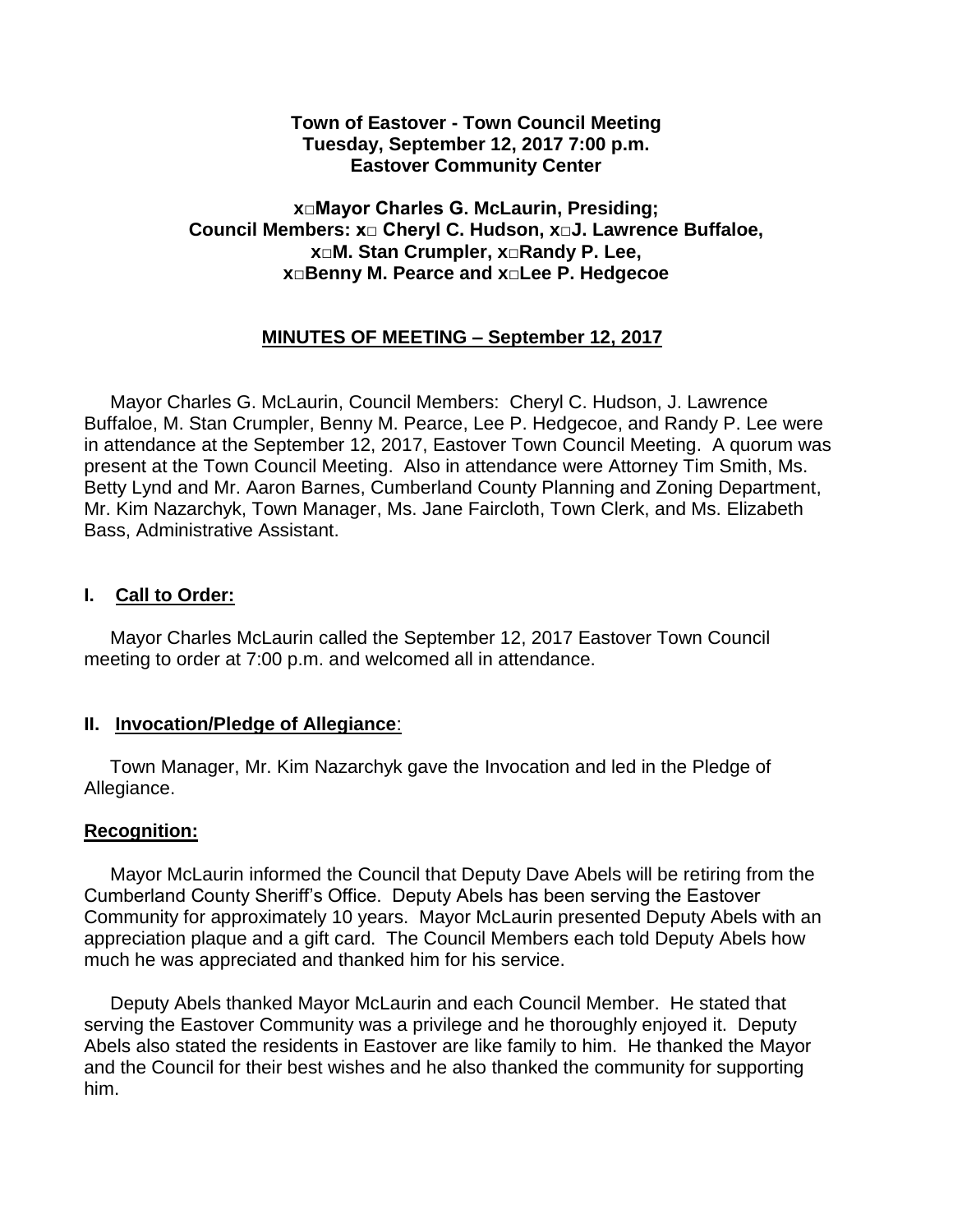Council Member Cheryl Hudson introduced Ms. Lisa Johnson Scales, the new Clerk of Court for Cumberland County. Ms. Scales stated it was an honor to be able to come speak to the Council. Ms. Scales said she was born and raised in Eastover. She stated that Eastover holds a special place in her heart and always will. Ms. Scales said that she isn't living to far from the Eastover border.

 Ms. Scales stated she was excited about being the new Clerk of Court. She said she would be running for that position again in 2018. Ms. Scales stated prior to working with the Clerk of Court she worked in the Register of Deeds for approximately 31 years. She said her new job is working with civil, criminal, and juvenile records as well as other things. Ms. Scales stated she was excited to be in this new role.

 Mayor McLaurin and the Council congratulated Ms. Scales. They all wished her luck on her new career path.

# **III. Approval of Agenda:**

 Mayor Charles McLaurin asked the Council if they had any questions concerning the Agenda. There were none.

Mayor McLaurin asked for a motion to approve/disapprove the Agenda as stated.

 Council Member Randy Lee made a motion to approve the Agenda as stated. The motion was 2<sup>nd</sup> by Council Member Stan Crumpler. The vote was unanimous for approval.

# **IV. Public Comments:**

 **None.**

# **V. Consent Agenda:**

**1. Consider approval of the Minutes for the August 8, 2017 Town Council Meeting.** 

# **2. Consider approval of the July, 2017 Financial Reports.**

 Mayor McLaurin asked the Council if they had any questions concerning the Consent Agenda. There were none.

 Mayor McLaurin asked for a motion to approve/disapprove the Consent Agenda as stated.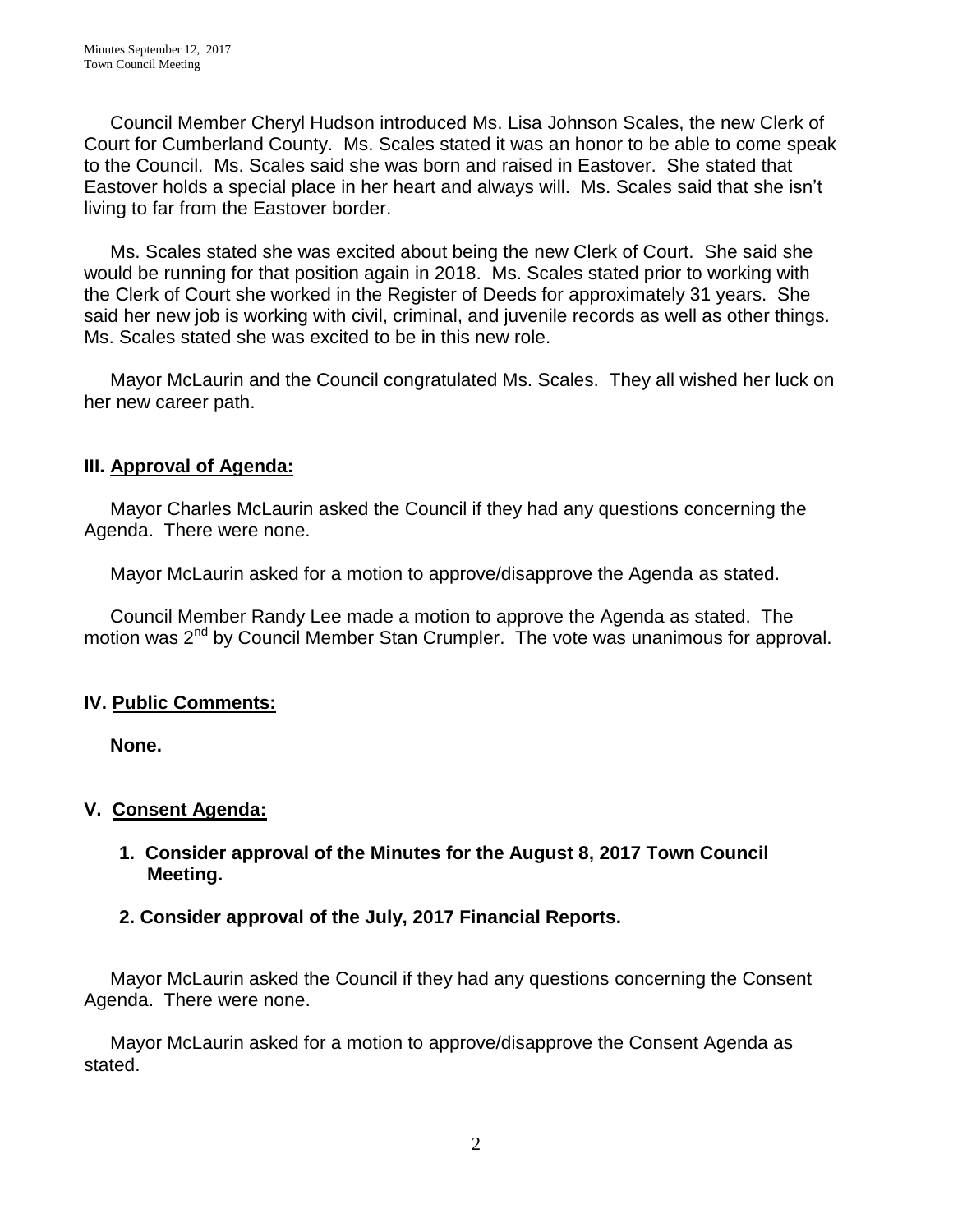Council Member Cheryl Hudson made a motion to approve the Consent Agenda as stated. The motion was  $2^{nd}$  by Council Member Stan Crumpler. The vote was unanimous for approval.

# **VI. Discussion Agenda:**

# **Agenda Item #1:**

# **Public Hearing: CASE NO. P17-32. REZONING OF 2.53+/- ACRES FROM A1 AGRICULTURAL TO R40A RESIDENTIAL OR TO A MORE RESTRICTIVE ZONING DISTRICT, LOCATED AT 2501 BAYWOOD ROAD, SUBMITTED BY MICHAEL A. AND SUSAN T. THOMAS (OWNERS). (EASTOVER 09/12/2017).**

Mayor McLaurin **OPENED** the Public Hearing. Mayor McLaurin asked if anyone signed up to speak for or against this case. Town Clerk, Ms. Jane Faircloth stated Mr. Mike Thomas at 2501 Baywood Road signed up to speak for this case.

 Ms. Betty Lynd with Cumberland County Planning and Zoning Department briefed the Council. Ms. Lynd stated Case No. P17-32 is a rezoning case of 2.53 acres of land. It would rezone this property from an A1, agricultural to R40A, residential, allowing a double wide mobile home to go on the property. Ms. Lynd stated sewer and water are available to the property by Eastover Sanitary District.

 Ms. Lynd said the Cumberland County Planning and Inspections Board recommended approval on Case No. P17-32. Ms. Lynd stated the property owner was present if any Council Members had any questions.

 Mayor McLaurin asked the Council if they had any questions concerning Case No. P17-32. There were none.

Mayor McLaurin asked for a motion to **CLOSE** the Public Hearing.

 Council Member Cheryl Hudson made a motion to close the public hearing. The motion was 2<sup>nd</sup> by Council Member Lawrence Buffaloe. The vote was unanimous for approval.

 Mayor McLaurin asked for a motion to approve/disapprove to Case No. P17-32 for rezoning from an A1 agriculture to a R40A residential. Council Member Randy Lee made a motion to approve Case No P17-32 for **rezoning** from an A1 Agriculture to a R40A residential. The motion was  $2^{nd}$  by Council Member Stan Crumpler. The vote was unanimous for approval.

 Mayor McLaurin asked for a motion to approve/disapprove to Case No. P17-32 for consistency with the 2030 Growth Vision Plan, and Eastover Land Use Plan and also meets or exceeds the location criteria of the adopted Land Use Policies Plan. Council Member Cheryl Hudson made a motion to approve Case No P17-32 for **consistency** with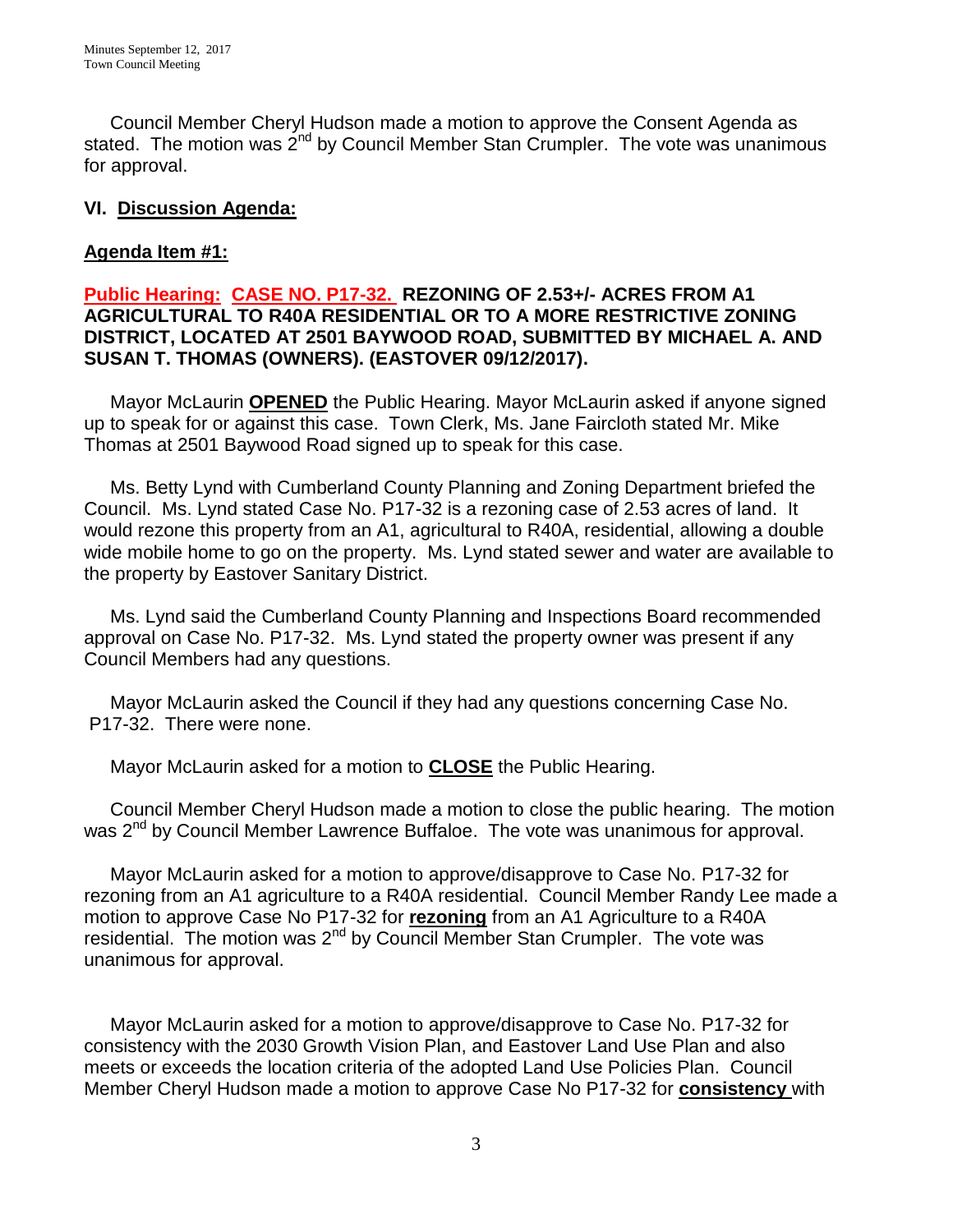the 2030 Growth Vision Plan, and Eastover Land Use Plan and also meets or exceeds the location criteria of the adopted Land Use Policies Plan. The motion was 2<sup>nd</sup> by Council Member Lawrence Buffaloe. The vote was unanimous for approval.

 Mayor McLaurin asked for a motion to approve/disapprove to Case No. P17-32 for reasonableness with the 2030 Growth Vision Plan, and Eastover Land Use Plan and also meets or exceeds the location criteria of the adopted Land Use Policies Plan. Council Member Cheryl Hudson made a motion to approve Case No P17-32 for **reasonableness** with the 2030 Growth Vision Plan, and Eastover Land Use Plan and also meets or exceeds the location criteria of the adopted Land Use Policies Plan. The motion was 2<sup>nd</sup> by Council Member Stan Crumpler. The vote was unanimous for approval.

# **Agenda Item #2:**

# **Public Hearing: Case No. P17-37. REZONING OF 1.60+/- ACRES FROM R6A RESIDENTIAL TO C1(P)/CZ FOR ALL ALLOWED USES OR TO A MORE RESTRICTIVE ZONING DISTRICT, LOCATED AT 2425 CULBRETH DRIVE, SUBMITTED BY CHERYL HUDSON ON BEHALF OF CULBRETH INVESTMENTS, LLC (OWNERS). (EASTOVER 09/12/2017)**

 Council Member Cheryl Hudson stated this was her property and she wishes to recuse herself. Mayor McLaurin asked the Council to make a motion for Council Member Cheryl Hudson to be recused from this case and leave the room.

 Council Member Lawrence Buffaloe made a motion for Council Member Cheryl Hudson to be recused from Case No. P17-37 and leave the room. Council Member Stan Crumpler 2<sup>nd</sup> the motion. The vote was 6-0 for approval.

Mayor McLaurin **OPENED** the Public Hearing.

 Ms. Betty Lynd presented the case to the Council. She stated the property owners want to rezone the property from a R6A residential to a C1(P)/Conditional Zoning with all allowed uses. The property is approximately 1.60 acres. There are several businesses in the area; however this property is surrounded on 3 sides by residential property. Ms. Lynd showed area photos and a soils map. Ms. Lynd told the Council the property is served by public water and sewer through Eastover Sanitary District.

 Ms. Lynd stated the property is located within Eastover's Commercial Core Overlay. Ms. Lynd stated there was no site plan because the property owner hasn't disclosed what will be built. Once the property owner's decide what will be placed on the property a site plan will be issued for the Council's review. The only public access to property now is through the residential side.

 Mayor McLaurin asked if anyone signed up to speak for or against this case. The Town Clerk stated four people signed up to speak. They are as follows: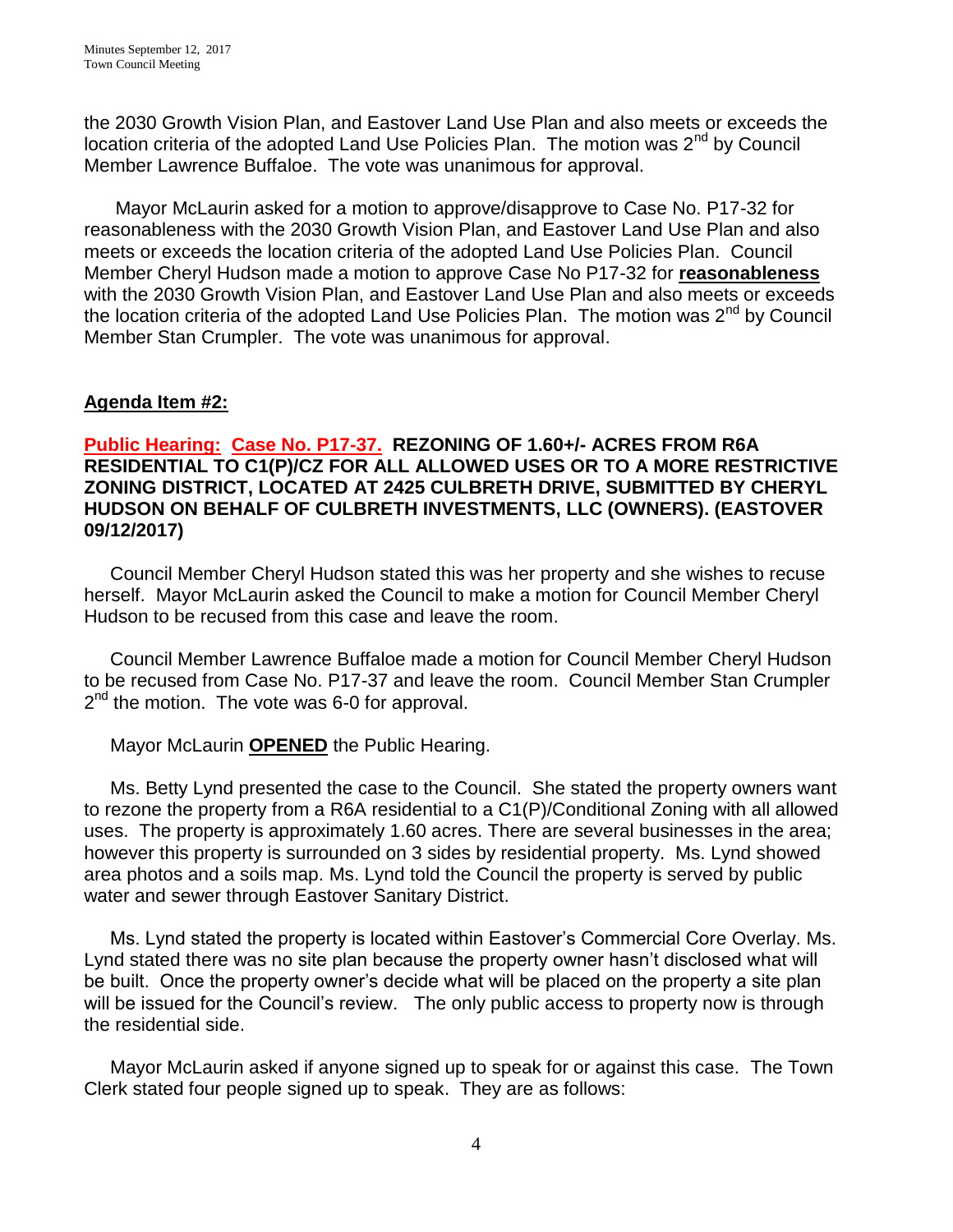- **FOR:** Mr. Duane Culbreth, 3469 Attica Drive, Eastover, NC 28312
- **AGAINST:** Mr. Danny Matthews, 1745 Eastover Street, Eastover, NC 28312 Mr. Larry Smith, 2463 Culbreth Drive, Eastover, NC 28312 Mr. Todd Brady, 3914 Dunn Road, Eastover NC 28312

#### **SPEAKERS FOR:**

 Mr. Culbreth at 3469 Attica Drive stated he would like to hear the concerns from the people that signed up against this case. Mr. Culbreth said they looked at the surrounding property and there is public access on Culbreth Drive but by joining properties they will have access off of Highway 301/Dunn Road. The Dunn Road access will be the primary entrance.

# **SPEAKERS AGAINST:**

 Mr. Danny Matthews at 1745 Eastover Street is against the case. He owns several pieces of residential property in this area. Mr. Matthews stated that young families with small children live in this neighborhood. He gave the Council pictures of the back of a restaurant, and stated that this is what it could look like. He said the grease traps aren't clean and grease is dripping off the contain site, which is unpleasant. He stated that the trash dumpster would be unsightly. He's also afraid that Waste Industries and other companies will make Culbreth Road a main thoroughfare, which would be dangerous for the young families.

 Mr. Larry Smith at 2463 Culbreth Drive is against the case. He lives on the corner of Culbreth Drive. His concern is traffic. Mr. Smith said children and parents walk the circle for exercise and the children are often in the street playing with supervision. Mr. Smith said the streets are narrow and have no lines. He stated the street is not made for commercial traffic. Mr. Smith said the property is only sided by commercial on one side therefore it should be kept residential. He wants Eastover to grow but doesn't want commercial property in a residential area. Mr. Smith stated that once approval of commercial zone is given and a site plan for whatever business meets guidelines then it has to be approved.

 Mr. Todd Brady at 3914 Dunn Road lives beside the property. Mr. Brady stated his lot goes all the way to Culbreth Drive. Mr. Brady said if the residences could be protected he would not have a problem. If a residential buffer could be made he would be on board. Mr. Brady stated that he purchased his home from Ms. Cheryl Hudson and Mr. Duane Culbreth. Mr. Brady stated this was not a personal attack. He said that with the unlimited use it opens the property for anything. Mr. Brady also said the children are a concern. He stated he has seen the children and their parents walk to the bus stop every morning and every afternoon. Mr. Brady said with the increased traffic it would be dangerous for the children and their parents to walk to and from the bus stop.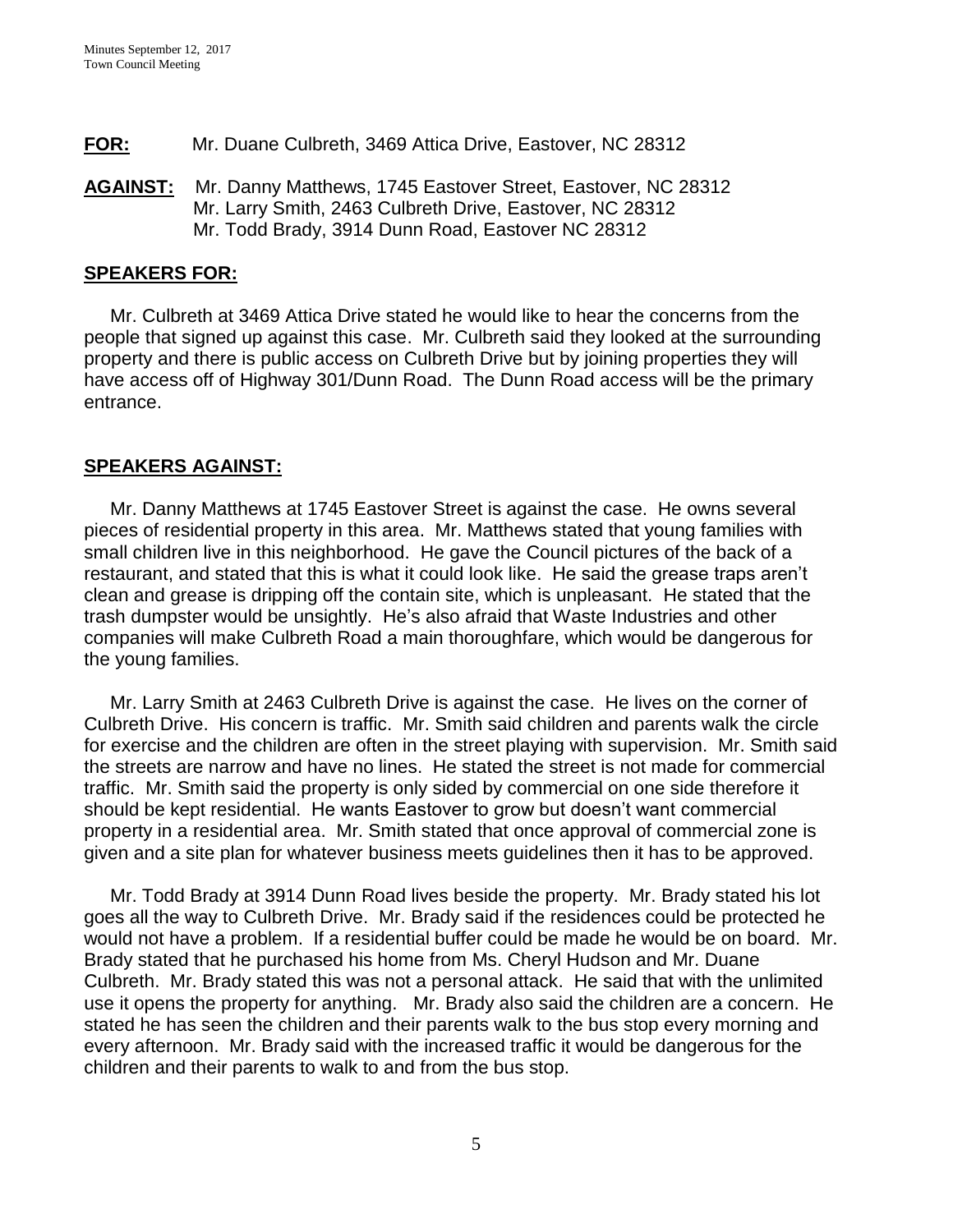#### **REBUTTAL:**

 Mr. Duane Culbreth spoke again. He said he has a prospect in the works and they are not a restaurant or a strip mall. Mr. Culbreth stated that the prospect should not have an issue with barriers. Culbreth Investments is not looking to place anything unsightly on the property they only want it to be rezoned to commercial so they can help build the Town. He stated that whatever goes into that space will be eye pleasing to the community. Mr. Culbreth stated if this prospect doesn't work, they would be looking for something to honor their mother and father.

 The Council had some discussion then Mayor McLaurin asked for a motion to **CLOSE** the Public Hearing.

 Council Member Lawrence Buffaloe made a motion to close the public hearing. Council Member Stan Crumpler 2<sup>nd</sup> the motion. The vote was 6-0 for approval.

 Mayor McLaurin asked for a motion to approve/disapprove Case No. P17-37 for **rezoning** from a R6A residential to a C1(P)/CZ. Council Member Stan Crumpler made a motion to approve Case No P17-32 for rezoning from a R6A to a C1(P)/CZ. The motion was 2<sup>nd</sup> by Council Member Randy Lee. The vote was 4-2 for approval. Mayor McLaurin and Council Member Lee Hedgecoe voted against the rezoning and Council Members: Stan Crumpler, Lawrence Buffaloe, Benny Pearce, and Randy Lee voting for approval.

 Mayor McLaurin asked for a motion to approve or disapprove the text amendment in Case No. P17-37 for **consistency** for the following reason:

• Is Consistent with the adopted 2030 Growth Vision Plan map, which calls for "community growth area".

 Council Member Lawrence Buffaloe made a motion to approve the text amendment in Case No. P17-37 for consistency. Council Member Stan Crumpler  $2<sup>nd</sup>$  the motion. The vote was 6-0 for approval.

 Mayor McLaurin asked for a motion to approve or disapprove the text amendment in Case No. P17-37 for **reasonableness** for the following reason:

 Development at this location could be considered reasonable as the subject property is located within the Commercial Core Overlay district and is closely located to several other commercially zoned properties.

 Council Member Lawrence Buffaloe made a motion to approve the text amendment in Case No. P17-37 for reasonableness. Council Member Stan Crumpler 2<sup>nd</sup> the motion. The vote was 6-0 for approval.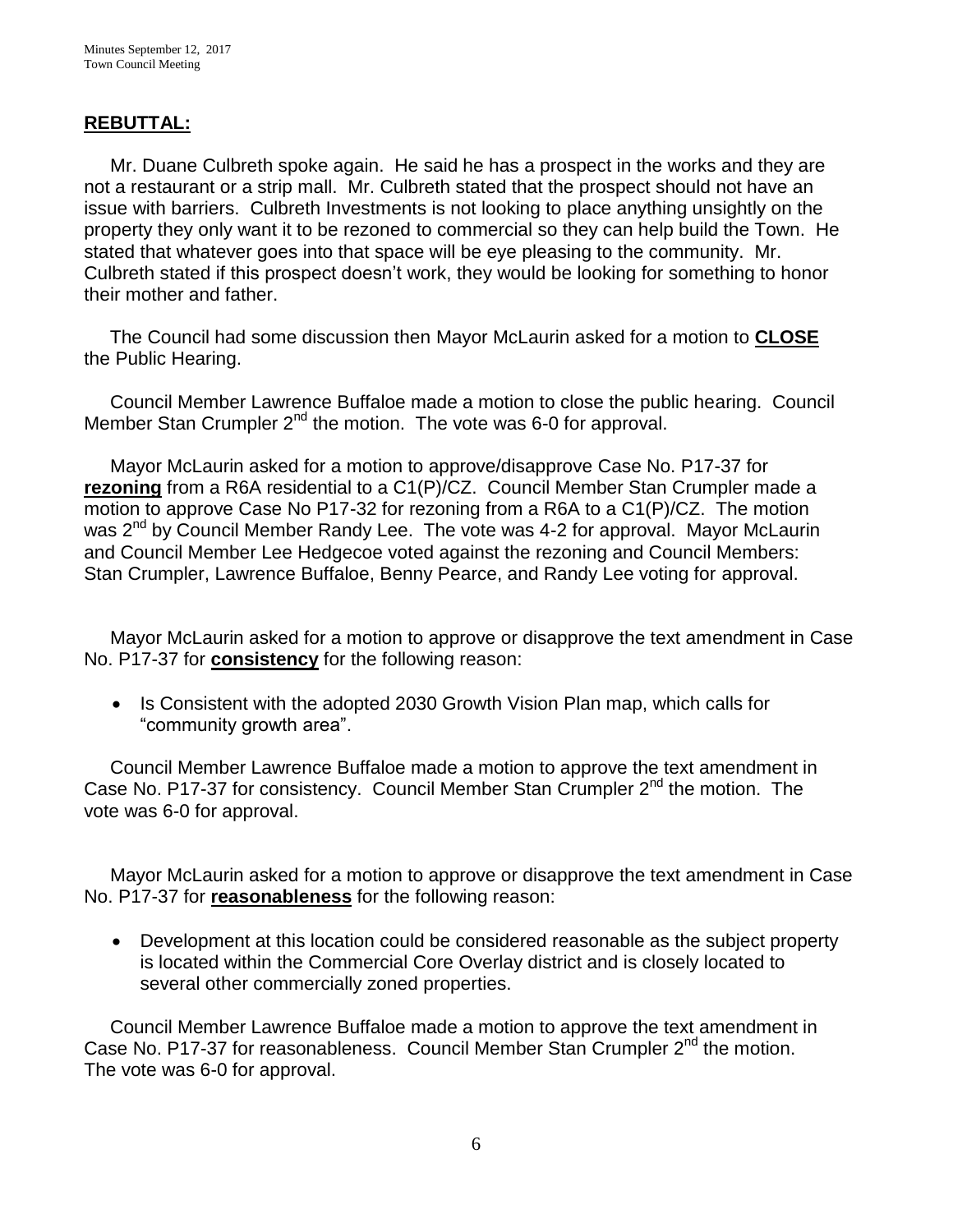# **Agenda Item #3:**

# **DISCUSSION ON INTERLOCAL AGREEMENT.**

Mr. Kim Nazarchyk briefed the Council on the Interlocal Agreement between Eastover Sanitary District and the Town of Eastover. Mr. Nazarchyk stated that this agreement will allow improvements to Ballpark Road, including the removing and replacing of approximately 600 feet of water main piping and paving Ballpark Road. He stated Eastover Sanitary District will be responsible for hiring the contractors and the Town of Eastover will be financially obligated. Mr. Nazarchyk stated the cost would be approximately \$35,000 to \$40,000.

 Mayor McLaurin asked the Council if they had any questions concerning the Interlocal Agreement between Eastover Sanitary District and the Town of Eastover. There were none.

 Mayor McLaurin asked for a motion to approve/disapprove the Interlocal Agreement between Eastover Sanitary District and the Town of Eastover.

 Council Member Lee Hedgecoe made a motion to approve the Interlocal Agreement between Eastover Sanitary District and the Town of Eastover. The motion was 2<sup>nd</sup> by Council Member Lawrence Buffaloe. The vote was unanimous for approval.

# **Agenda Item #4:**

# **DISCUSSION ON TREE REMOVAL CONTRACT FOR TALLEY-WOODLAND PARK**

Mr. Kim Nazarchyk stated that Council Member Randy Lee discovered that trees were down in Talley-Woodland Park. After further investigation, Mr. Nazarchyk sent bids out to 4 tree removal services. Only 3 bids were submitted to the Town of Eastover for consideration. Eldridge Tree Removal was the lowest bid at \$2,500.00.

 Mayor McLaurin asked the Council if they had any questions concerning the bids for Tree Removal. There were none.

 Mayor McLaurin asked for a motion to approve/disapprove Eldridge Tree Removal Service to remove the trees and grind the stumps of the designated trees in Talley-Woodland Park.

 Council Member Cheryl Hudson made a motion to approve Eldridge Tree Removal Service to remove the trees and grind the stumps of the designated trees in Talley-Woodland Park. The motion was 2nd by Council Member Randy Lee. The vote was unanimous for approval.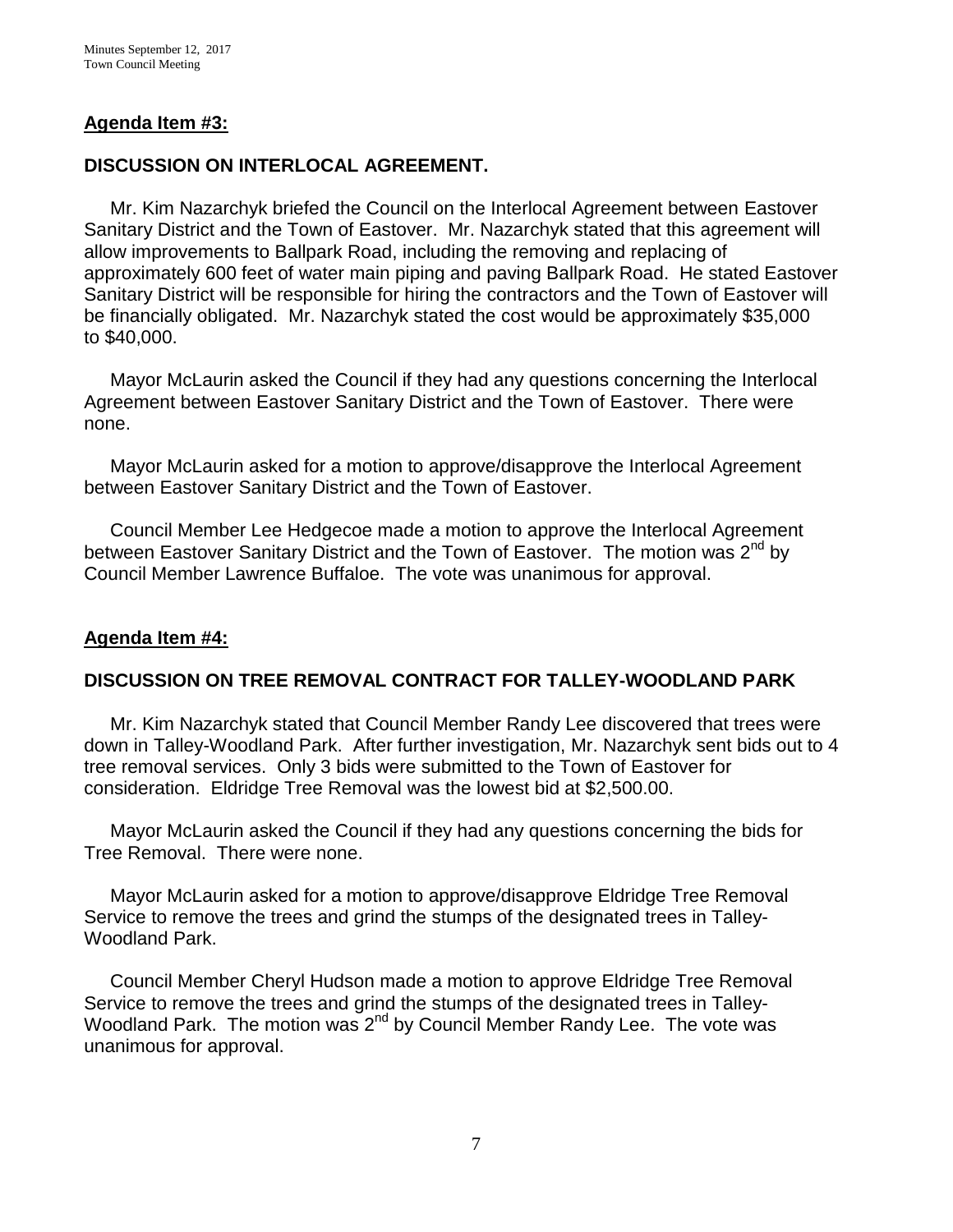# **Agenda Item #5:**

# **DISCUSSION ON CONTRACTS FOR CLEARING/PAVING OF BALLPARK ROAD.**

Mr. Nazarchyk stated he placed an advertisement to accept bids for the clearing and paving of Ballpark Road in the Fayetteville Observer. He stated he received 3 bids back. Of the 3 he received, Sanco Construction was the lowest bidder.

 Mayor McLaurin asked the Council if they had any questions concerning the bids for the clearing/paving of Ballpark Road. There were none.

 Mayor McLaurin asked for a motion to approve/disapprove the Sanco Construction contract for the clearing/paving of Ballpark Road.

 Council Member Cheryl Hudson made a motion to approve the Sanco Construction contract for the clearing/paving of Ballpark Road. The motion was 2<sup>nd</sup> by Council Member Stan Crumpler. The vote was unanimous for approval.

#### **VII. Receive Mayor's Update:**

 Mayor McLaurin stated he appreciated Mayor Pro Tem Cheryl Hudson filling in for him at the last Town Council Meeting. He also stated that his vacation was pleasant.

 Mayor McLaurin stated the picnic in the Talley-Woodland Park by Eastover Civic Club was a great success.

 Mayor McLaurin informed the Council Members and the audience that he, Council Member Lawrence Buffaloe, Council Member Randy Lee, and Town Manager, Kim Nazarchyk will be meeting with Contractors on Thursday, September 14, 2017. At this meeting the Mayor and the Council Members will be showing the contractor exactly what trees they want removed from the park.

# **VIII. Receive Town Council Update:**

 Council Member Stan Crumpler stated that the Gateway Signs for the Town of Eastover needed to be manicured. He said either the Town finds a company just for that purpose, or the Town could add the Gateway signs into the next landscape bid process. Mr. Kim Nazarchyk stated he was in the process of getting someone to help with that matter.